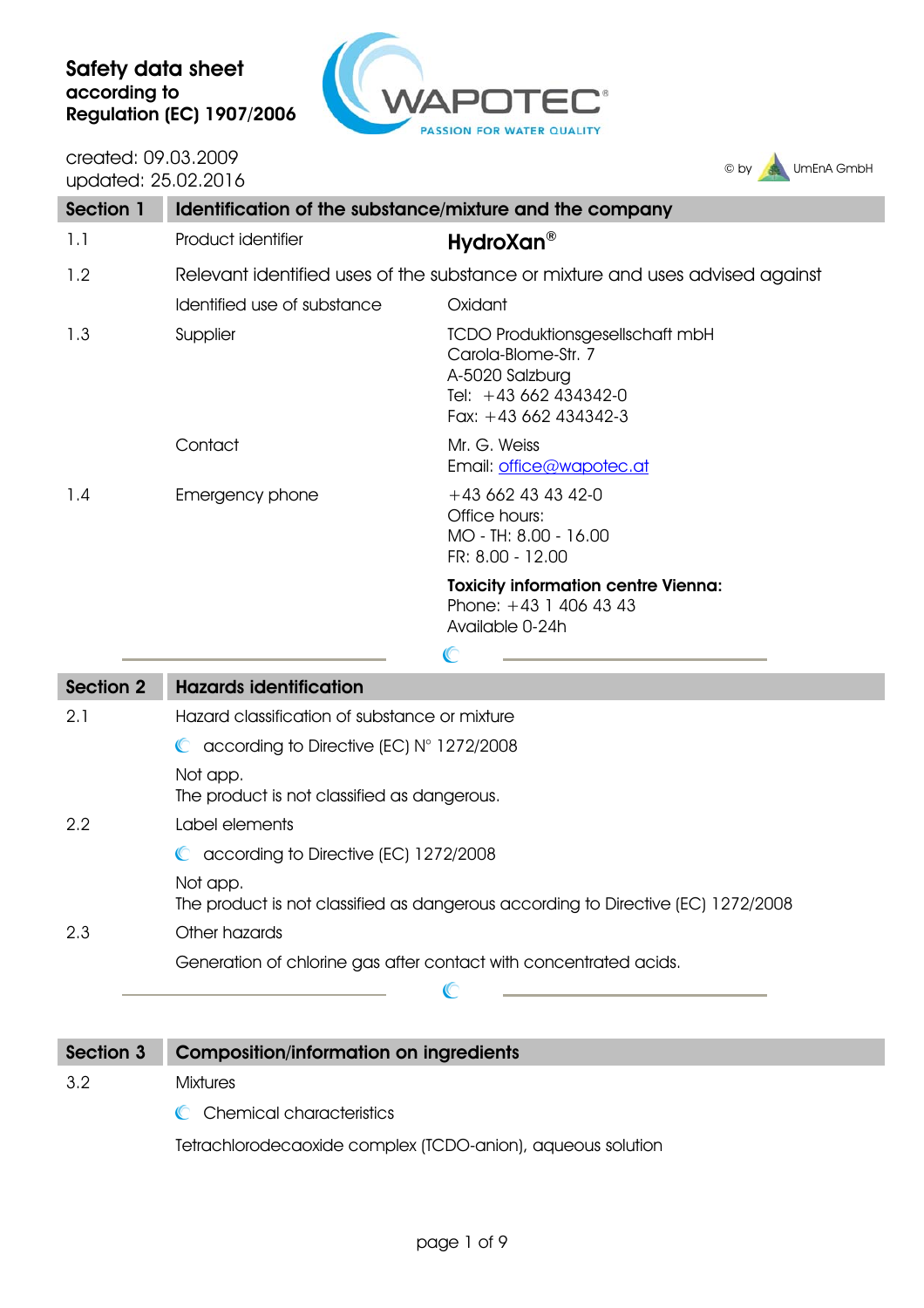

C

| CAS-no.          | 92047-76-2            |
|------------------|-----------------------|
| FHNCS-no.        | 420-970-2             |
| Registration no. | 01-0000016753-67-0001 |

**C** Dangerous ingredients

None.

### Section 4 First-aid measures

4.1 Description of first-aid measures

Consult physician if disturbances occur. No medication in case of unconsciousness or cramps. Remove immediately all contaminated clothing. Rinse contaminated clothing immediately.

**C** After inhalation

Usually no effects.

Move affected person immediately to fresh air. Consult physician if disturbances occur. Upon unconsciousness transport and rest in recovery position.

**C** After skin contact

After skin contact, wash with plenty of water and soap. Remove immediately all contaminated clothing. Consult physician if disturbances occur.

**C** After eye contact

After eye contact, rinse eye for 10 to 15 minutes with water holding eye lids apart. Consult a physician upon eye irritation.

After ingestion

Rinse mouth with cold water.

As first aid measure make person drink (100–150ml) a solution of diluted (1-2 %) ascorbic acid. Otherwise drink plenty of water. See a physician immediately.

4.2 Most important symptoms and effects, acute and delayed

No further data available.

4.3 Indications for immediate medical attention or special treatment needed

Depending on patient's condition, symptoms and general condition should be evaluated by a physician.

### $\mathcal C$ Section 5 Fire-fighting measures 5.1 Extinguishing media **C** Suitable extinguishing media Product itself is non flammable. Adapt extinguishing media to environment.

Unsuitable extinguishing media for safety reasons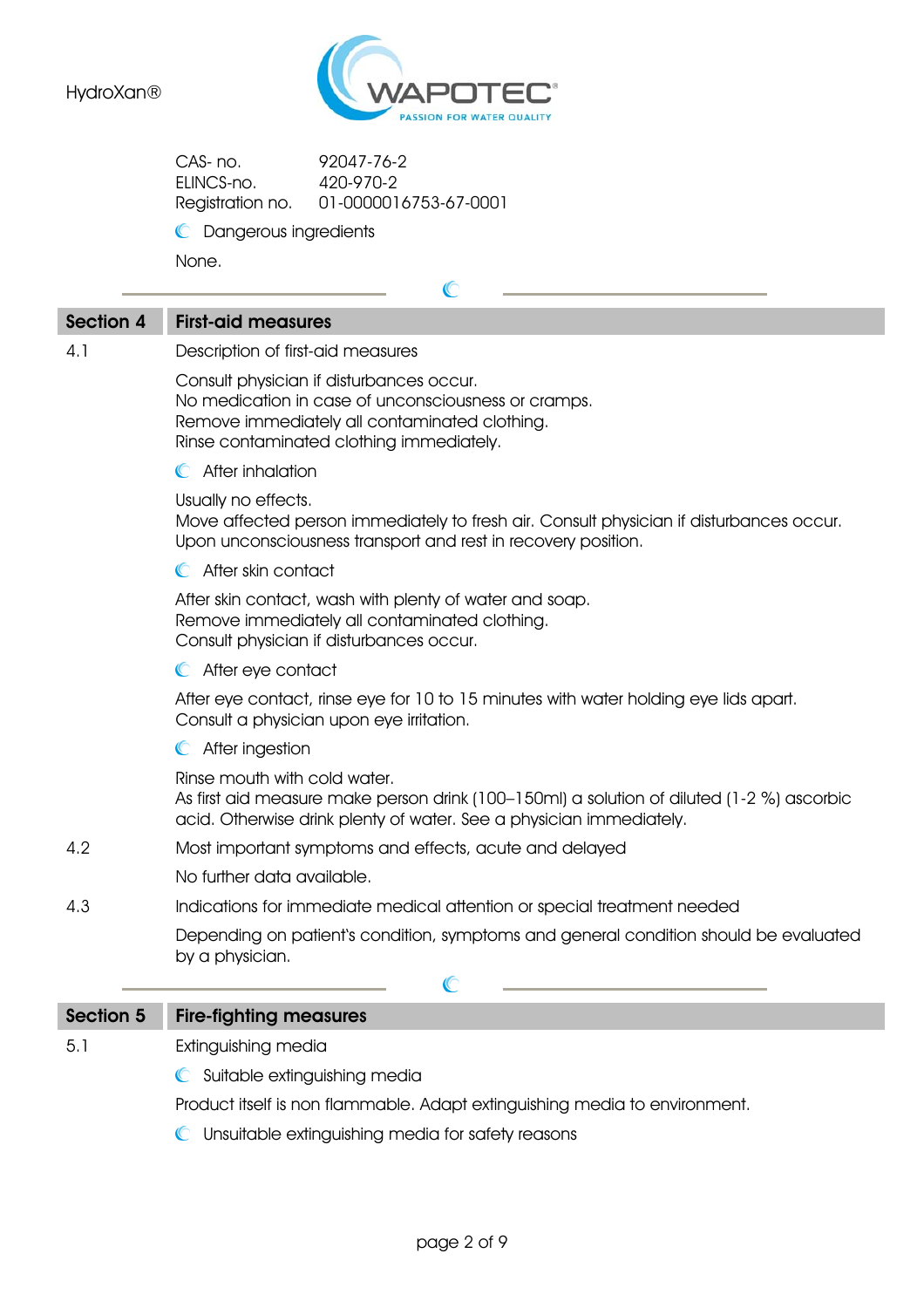

|           | None.                                                                                                                                                         |
|-----------|---------------------------------------------------------------------------------------------------------------------------------------------------------------|
| 5.2       | Special hazards arising from the substance or mixture                                                                                                         |
|           | Unknown.                                                                                                                                                      |
| 5.3       | Special protective actions for fire-fighters                                                                                                                  |
|           | Special protective equipment: Wear self-contained breathing apparatus and full protective<br>clothing                                                         |
|           |                                                                                                                                                               |
| Section 6 | <b>Accidental release of material</b>                                                                                                                         |
| 6.1       | Personal precautions, protective equipment and suitable emergency procedures.                                                                                 |
|           | Restricted access to affected area during cleaning. Wear full protective clothing. Make<br>sure enough air conditioning. Avoid contact to substance.          |
| 6.2       | Environmental precautions                                                                                                                                     |
|           | Do not empty undiluted into canalization/surface water/ground water.                                                                                          |
| 6.3       | Methods and material for retention and cleaning up.                                                                                                           |
|           | Dilute with plenty of water and dispose off as sewage (unless unsuitable due to<br>chemical/technical reasons and/or provisions). High assimilative capacity. |

6.4 Reference to other sections.

Protective measures see section 8 Disposal see section13

| <b>Section 7</b> | <b>Handling and storage</b>                                                                                                                                                           |
|------------------|---------------------------------------------------------------------------------------------------------------------------------------------------------------------------------------|
| 7.1              | Precautions for safe handling                                                                                                                                                         |
|                  | No special measures or precautions necessary for handling, storage, transport or in case of<br>fire with solutions water diluted till 10 g TCDO/I max. or higher (1:100 till 1:1000). |
| 7.2              | Conditions for safe storage including any incompatibilities                                                                                                                           |
|                  | Fire and explosion protection measures<br>$\mathbb{C}$                                                                                                                                |
|                  | No special measures required. Do not smoke.                                                                                                                                           |
|                  | Design of storage rooms and container                                                                                                                                                 |

 $\overline{a}$ 

- No special requirements for storage rooms. Do not store the original container gas-tight. Do not store with acids and other chlorine products.
- **C** Material incompatibility

Unknown.

- C Recommended storage tecommended storage  $+5^{\circ}$ C to  $+35^{\circ}$ C, protect from sun<br>temperature
- C VbF class Not applicable.

7.3 Specific end uses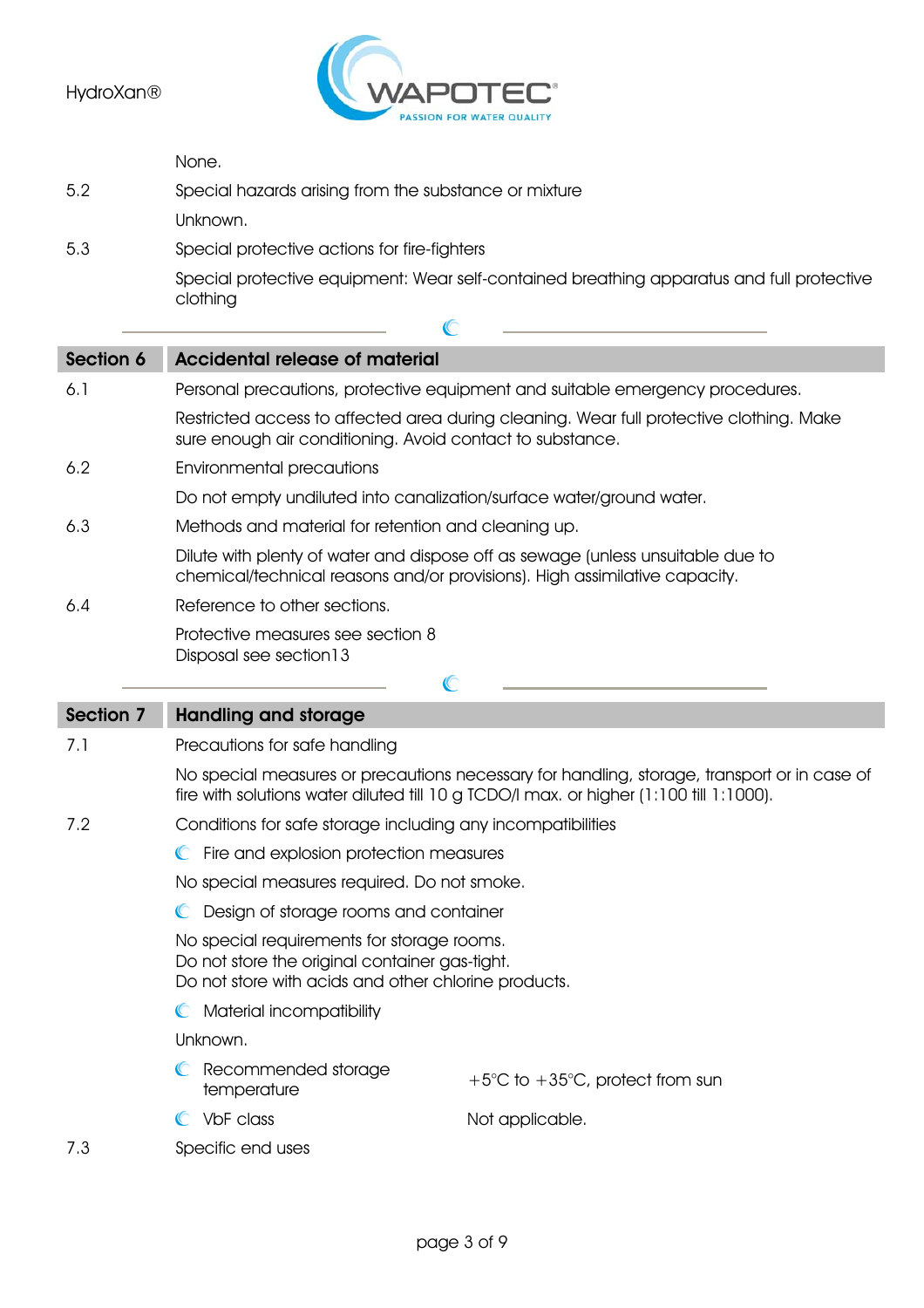

æ

Oxidant.

| Section 8 | <b>Exposure controls/personal protection</b>                                                                                                                                                                                                                              |
|-----------|---------------------------------------------------------------------------------------------------------------------------------------------------------------------------------------------------------------------------------------------------------------------------|
| 8.1       | Control parameters                                                                                                                                                                                                                                                        |
|           | The product does not contain relevant quantities of substances with monitored limits based<br>on the workplace.                                                                                                                                                           |
| 8.2       | Exposure controls                                                                                                                                                                                                                                                         |
|           | C General protective and hygiene measures                                                                                                                                                                                                                                 |
|           | Follow usual precautions when dealing with chemicals. Keep away from food and drinks.<br>Do not eat or drink at work, wash hands before breaks and end of work. Avoid eye and skin<br>contact.                                                                            |
|           | Avoid inhaling of steams/aerosols. Change contaminated work wear and clean it before<br>the next wearing. Preventive skin protection.                                                                                                                                     |
|           | Protective equipment should be selected specifically for the working place, depending on<br>concentration and quantity of the hazardous substances handled. The resistance of the<br>protective clothing to chemicals should be ascertained with the respective supplier. |
|           | <b>C</b> Respiratory protection                                                                                                                                                                                                                                           |
|           | Not necessary.                                                                                                                                                                                                                                                            |
|           | Hand protection<br>$\mathbb{C}$                                                                                                                                                                                                                                           |
|           | Not necessary                                                                                                                                                                                                                                                             |
|           | C Eye protection                                                                                                                                                                                                                                                          |
|           | Tightly sealed goggles                                                                                                                                                                                                                                                    |
|           | Personal protection<br>$\mathbb{C}$                                                                                                                                                                                                                                       |
|           | Appropriate protective clothes                                                                                                                                                                                                                                            |
|           | Environmental exposure controls<br>$\mathbb{C}$                                                                                                                                                                                                                           |
|           | Do not allow undiluted to be released into the canalization /groundwater/surface water.                                                                                                                                                                                   |
|           |                                                                                                                                                                                                                                                                           |

| Section 9 | <b>Physical and chemical properties</b>                |                                |  |
|-----------|--------------------------------------------------------|--------------------------------|--|
| 9.1       | Information on basic physical and chemical properties. |                                |  |
|           | Appearance                                             | Liquid                         |  |
|           | Color                                                  | Pastel green to transparent    |  |
|           | Odor                                                   | Characteristic, not unpleasant |  |
|           | Odor threshold                                         | No data available.             |  |
|           | pH<br>$\mathbb C$                                      | Approx. 8.2 - 8.4              |  |
|           | Melting point<br>$\mathbb{C}$                          | $-11^{\circ}$ C                |  |
|           |                                                        |                                |  |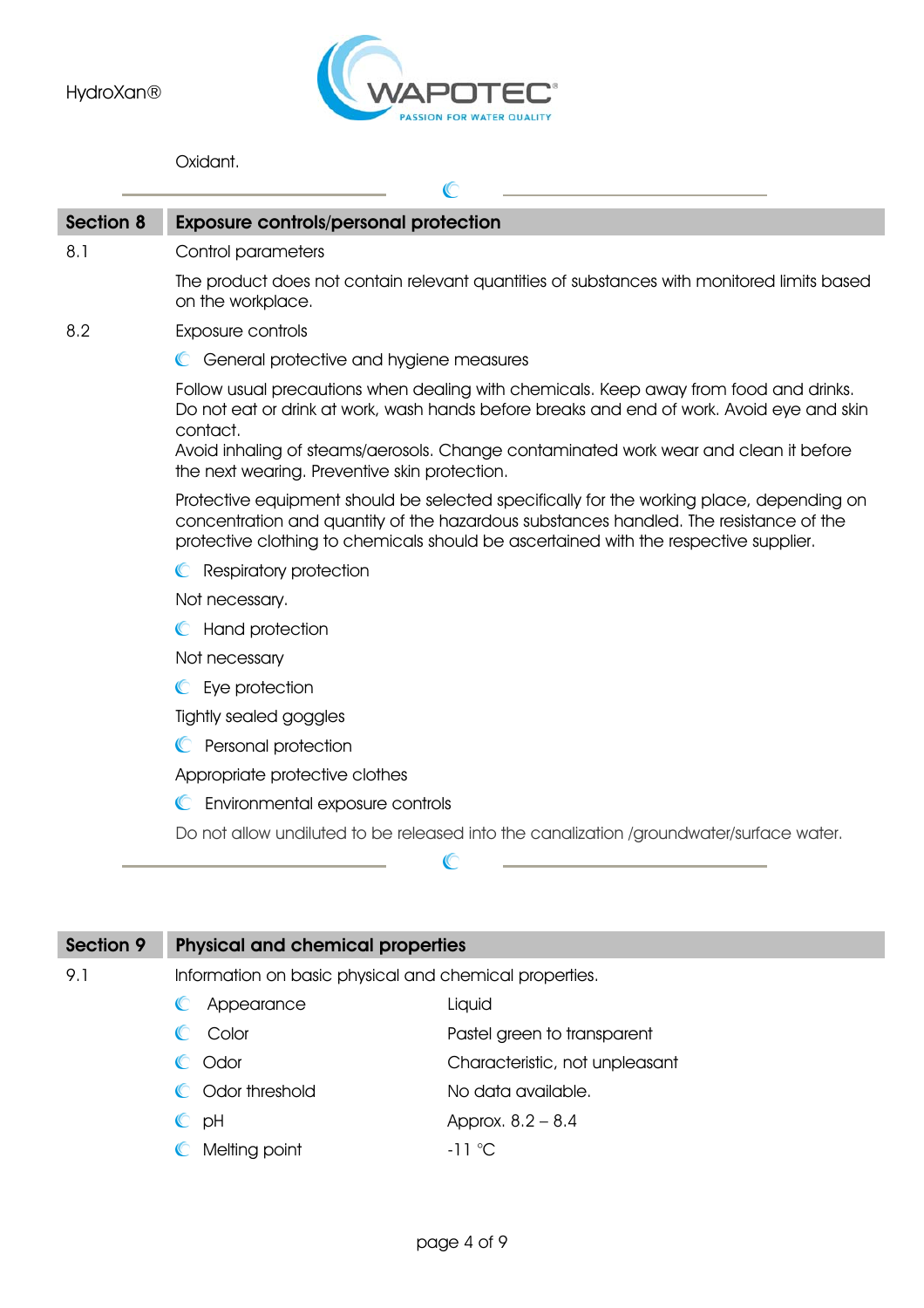9.2



| Boiling point / boiling range             | 102.6 °C                                                              |
|-------------------------------------------|-----------------------------------------------------------------------|
| Flash point<br>O                          | Not applicable                                                        |
| Evaporation rate                          | No data available.                                                    |
| Flammability<br>$\mathbb{C}$              | Not applicable (active component exists only in<br>aqueous solutions) |
| Upper explosion limit                     | No data available.                                                    |
| Lower explosion limit                     | No data available.                                                    |
| Vapor pressure (25 °C)                    | 2.7 kPa                                                               |
| Density $(20^{\circ}C)$                   | 1.099 $g/cm^{3}$                                                      |
| Water solubility $(20^{\circ}C)$          | Soluble, user-defined mixable                                         |
| Partition coefficient;<br>n-octanol-water | No data available.                                                    |
| C Auto ignition temperature               | No data available.                                                    |
| Decomposition temperature                 | No data available.                                                    |
| Viscosity (20 $\degree$ C)                | 1.1 mPas                                                              |
| <b>Explosive properties</b>               | The product is none-explosive.                                        |
| Oxidizing properties                      | Oxidant                                                               |
| Other data                                |                                                                       |
| Surface tension                           | 79,5 Nm / 20 °C                                                       |
|                                           | $\sqrt{2}$                                                            |

| Section 10 | <b>Stability and reactivity</b>                                                                                  |
|------------|------------------------------------------------------------------------------------------------------------------|
| 10.1       | Reactivity                                                                                                       |
|            | No hazardous reaction when using according to intended purpose.                                                  |
| 10.2       | Chemical stability                                                                                               |
|            | No decomposition when using according to intended purpose.                                                       |
| 10.3       | Possibility of hazardous reactions                                                                               |
|            | Mixing with other acids can generate chlorine dioxide.                                                           |
| 10.4       | Conditions to avoid                                                                                              |
|            | Do not expose to extreme temperatures.                                                                           |
| 10.5       | Incompatible materials                                                                                           |
|            | Avoid contact with acids and other chlorine products.                                                            |
| 10.6       | Hazardous decomposition products                                                                                 |
|            | Due to an inappropriate handling and contamination with concentrated acids chlorine<br>dioxide can be generated. |
|            |                                                                                                                  |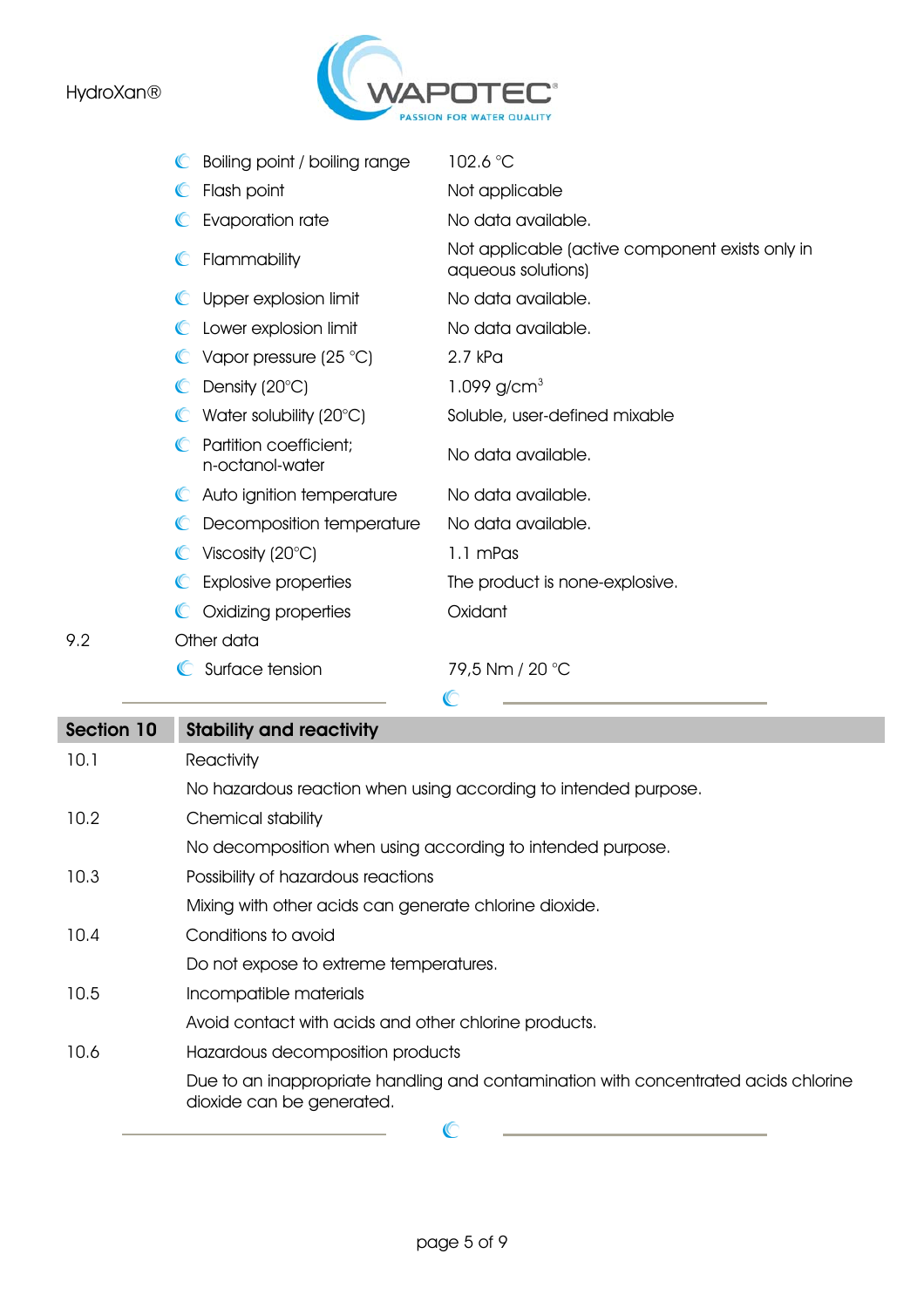

### Section 11 Toxicological information

- 11.1 Information on toxicological effects
	- $\mathbb{C}$  LD<sub>50</sub> values relevant for classification of individual components

TCDO:

 $LD_{50}$  (rat) 4,58ml/kg-LG (live weight) (24 hours)

LD<sub>50</sub> (rabbit) negative: 10% solution does not show conjunctive irritations after application. According to valuation key of Etad-Sub-Committee for Toxicology

- classified non-irritant ( $LC_{50}(96h) > 1000$  ppm)
- concentrate very poor conjunctival irritations up to 24 hours after application
- **C** Primary irritations

Skin: classified non-irritant Eye: classified non-irritant

**C** Sensitization

No sensitizing effects known.

C Cancerogenity

The product does not contain any ingredients at a concentration equal or higher than 0,1%, being listed as carcinogen at the International Agency for Cancer Research (IARC) or the American Conference for Governmental Industrial Hygienic (ACGIH).

**C** Mutagenicity

The product does not contain any ingredients at a concentration equal or higher than 0.1%, being listed as mutagen.

**C** Reproductive toxicity

The product does not contain any ingredients at a concentration equal or higher than 0.1%, being listed as toxic for reproduction.

**C** Further information

No toxic effects on skin cells (Ceratinocytes). Classification of preparation according to CLP-Regulation (EC) 1272/2008 Annex I.

C

#### Section 12 Ecological information

12.1 Toxicity

No eco-toxicological tests carried out on the product itself. Classification of preparation according to CLP-Regulation (EC) 1272/2008 Annex I. There is no adverse effect of the product if it is diluted with plenty of water.

Aquatic toxicity of individual components:

TCDO: Acute toxicity fish: LC50 (96 h) >1000 mg/l rainbow trout (*Oncorhynchus mykiss*) Acute toxicity daphnia: EC50 (24 h): 1210 mg/l – *Daphnia magna* Algal toxicity: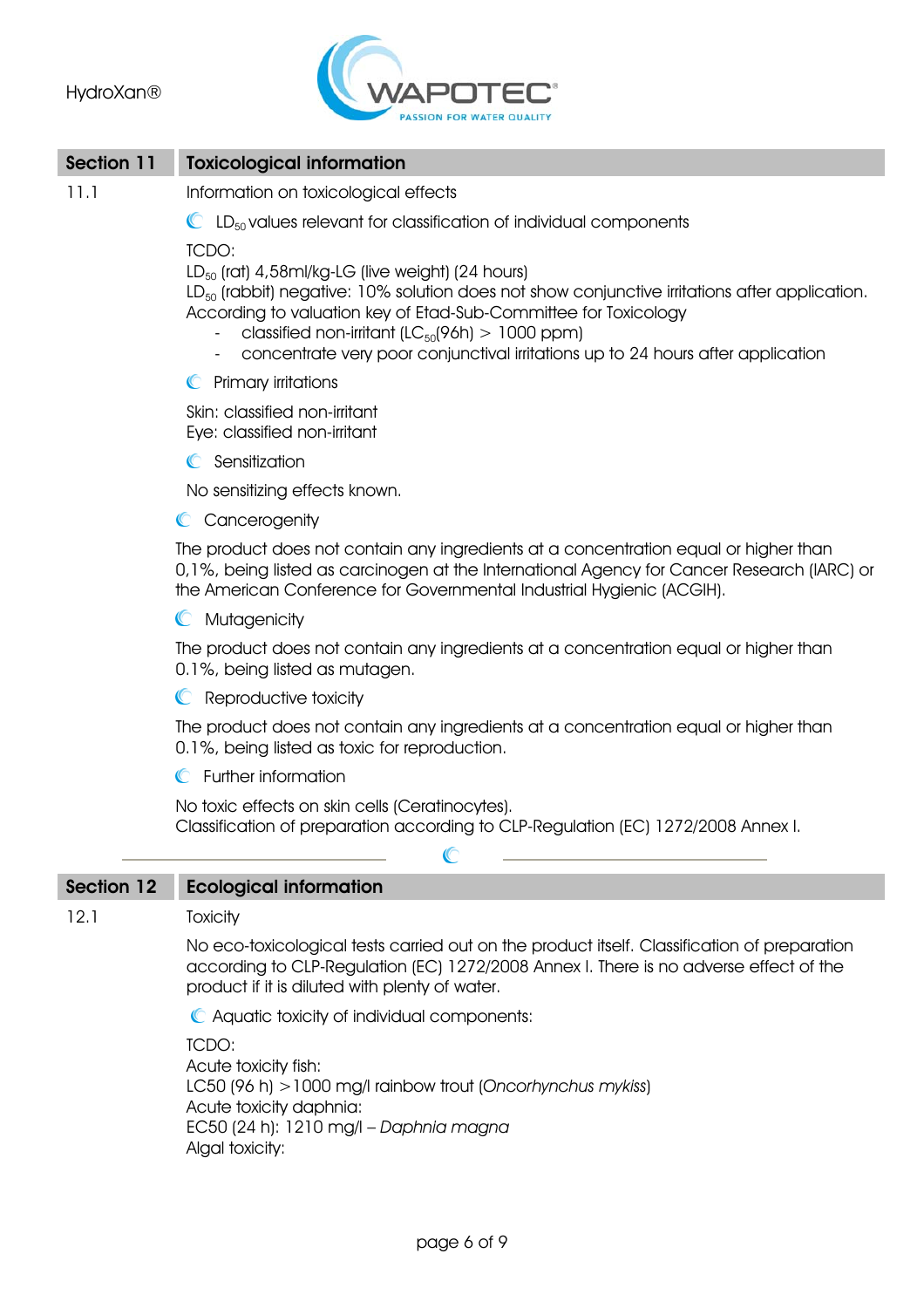

EC50 (72 h): ca, 430 mg/l – *Scenedesmus subspicatus* 

NOEC (72 h) > 80 mg/l – *Scenedesmus subspicatus* 12.2 Persistence and degradability No data available. 12.3 Bioaccumulation potential No data available. 12.4 Mobility in soil No data available for the product itself. 12.5 Results of PBT- and vPvB-assessment No data available for the product itself. 12.6 Other adverse effects Do not allow undiluted product to reach ground water, water course or sewage system. C

## Section 13 Disposal considerations

#### 13.1 Waste treatment methods

Dilute with plenty of water, can be disposed of down the drain (as long as there are no respectively chemical, technical or legal directives).

**C** Waste key number

Not applicable.

Waste name

Not applicable

**C** European waste catalogue

Note: EWC-waste key is origin-related. This may lead to a change in the classification. The decision is up to the end user.

C Contaminated packaging material

Recommendation: Empty container completely and deliver to a specialized company for reconditioning, recycling or disposal.

# Section 14 Transport information No dangerous good according to regulation for transport of dangerous goods. 14.1 UN-Number Not applicable. 14.2 Proper UN-shipping name

 $\mathbb{C}$ 

- Not applicable.
- 14.3 Transport hazard class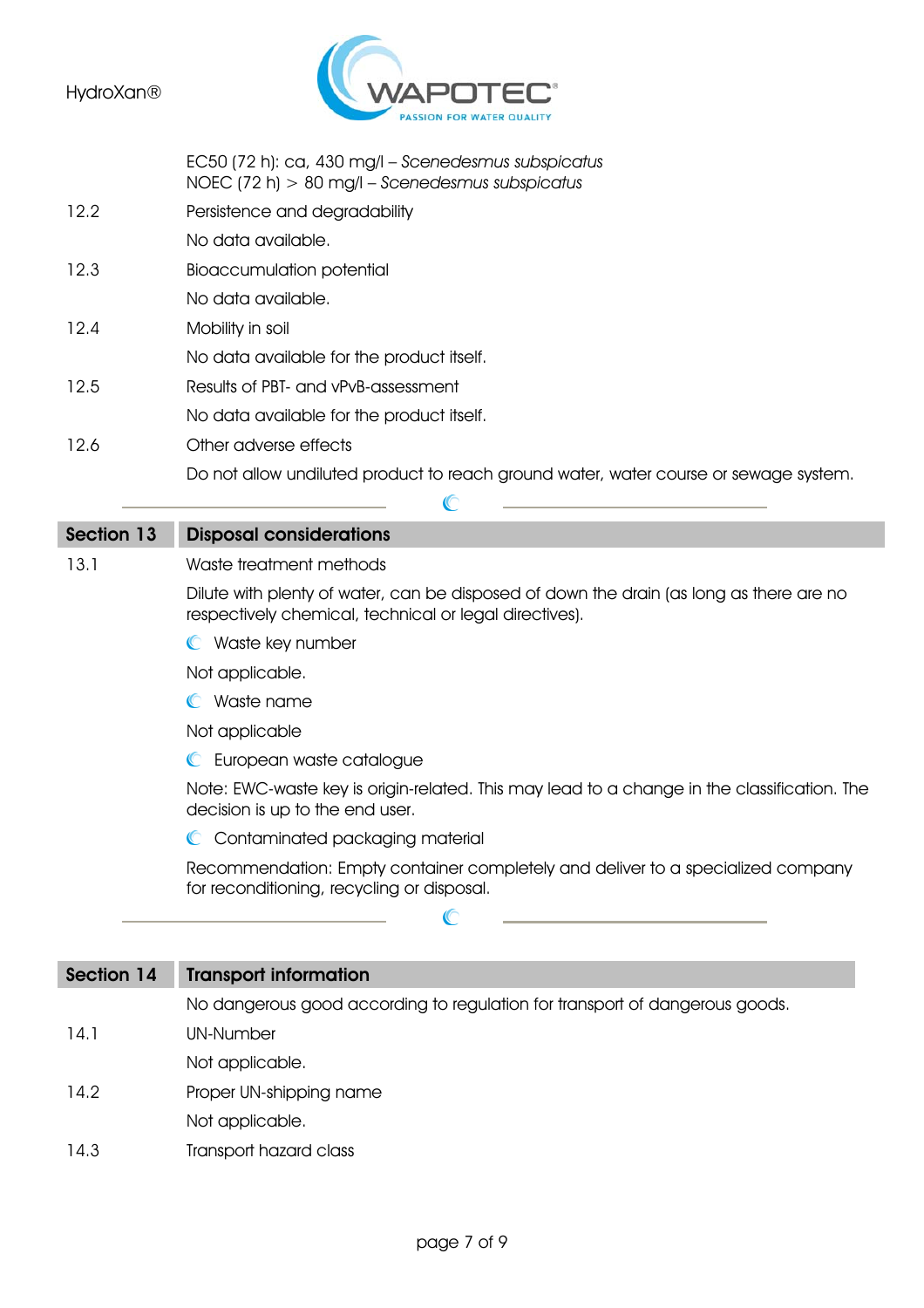

|      | Not applicable.                                                                                       |
|------|-------------------------------------------------------------------------------------------------------|
| 14.4 | Packaging group                                                                                       |
|      | Not applicable.                                                                                       |
| 14.5 | Environmental hazards                                                                                 |
|      | Not applicable.                                                                                       |
| 14.6 | Special precautions for the user                                                                      |
|      | Not applicable.                                                                                       |
| 14.7 | Transport in bulk according to Annex II of MARPOL agreement 73/78 and according to<br><b>IBC-Code</b> |
|      | Not applicable.                                                                                       |
|      |                                                                                                       |

Section 15 Regulatory information 15.1 Safety-, health-, ambient- and legislation specific instructions for substance or mixture This safety data sheet complies with the Regulations (EC) Reach N° 1907/2006. The mixture is classified according to regulation (EC) 1272/2008 Annex I. National regulatory: Austria: ChemG 1996-amendment 2011 O This product is not classified as a hazardous mixture (no hazardous preparation) according to the Austrian chemical legislation of 1996- amendment 2011.  $\mathbb{C}$ VbF - Directive about combustible liquids (BGBl 1991/240) This product is not classified as combustible liquid acc. VbF. Germany:  $\subset$ Classification in water hazard classes according VwVwS dated 17.05.1999/ annex 4. WHC 1 (low water hazardous)  $\mathbb{C}$ Hazardous Incident Ordinance Hazardous Incident Ordinance, Annex: Not mentioned.

15.2 Chemical safety assessment

The mixture is not subject to safety assessment.

### Section 16 Other information

The information provided on this SDS is correct to the best of our knowledge and information, but not to be considered as warranty or quality specification nor creates contractual relationship. The information given is designed only as guidance for safe handling. Since unknown risk potentials can never be completely ruled out, the product should be handled with the usual care when dealing with chemicals and only for the uses listed in Section 1.

The categorization according to regulation CLP (EC)1272/2008 is based on the classification of the